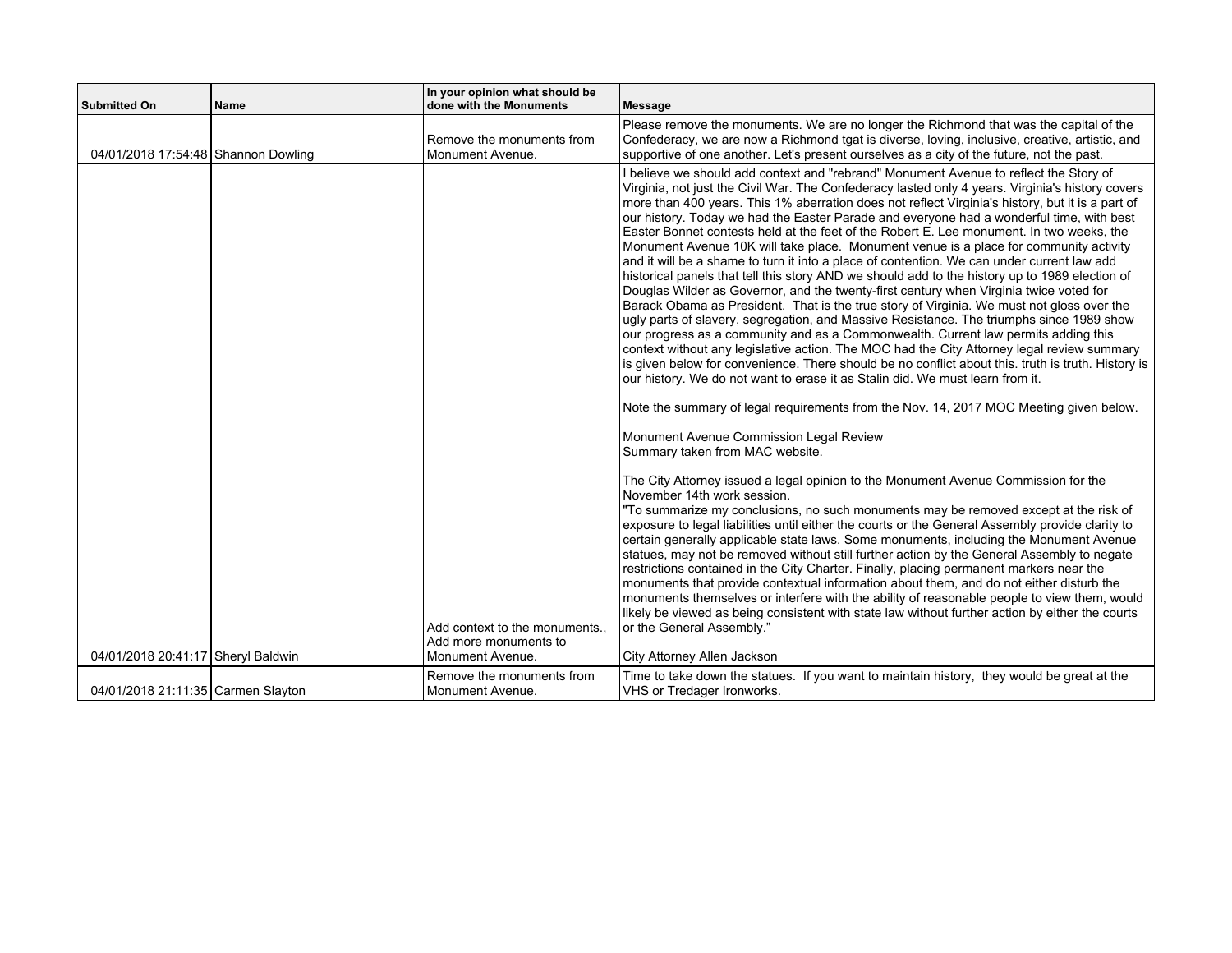| 04/01/2018 22:02:44 Ken cahoon      | Add more monuments to<br>Monument Avenue.                                                                                                               | I am a member of the Sons of Confederate Veterans but I don't speak for that organization.<br>These comments are my personal thoughts. I have loved the history and lore of the civil war<br>since childhood. I would like to suggest a monument dedicated to the brave black regiments<br>who fought at New Market Heights and other closely related battlefields. The battlefields are<br>only 3 or 4 miles from Richmond. The area I speak of can be observed from the Church Hill<br>neighborhood. The Medal of Honor, our country's highest military honor, was award to 14<br>black soldiers. Now let me say, these blacks soldiers were trying to kill my ancestors but I can<br>certainly honor their commitment and courage to bring monumental change to all the people<br>of this nation. I have heard suggestions of monuments dedicated to other black pioneers but<br>those names are not directly tied to the events that came about because of the war. I cannot<br>think of a better way to honor the service and commitment of those 14 black soldiers than a<br>monument on Monument Avenue. Let me also say: I feel if one or all of monuments are<br>removed because people find the monuments to be offensive then it only stands to reason<br>that everything connected to the Confederacy is offensive and therefore it all must be<br>removed. The White House of the Confederacy, Chimborazo Hospital, the Tredegar Iron<br>Works, the Confederate Memorial Chapel, the Jefferson Davis statue in Hollywood cemetery,<br>every statue of a Confederate soldier or officer, and every artifact connected to the<br>Confederacy. I try to walk everyday at the Cold Harbor battlefield park. I see first hand, the<br>number of tourists and tourists dollars being spent in the Richmond area. Let us work<br>together to build up rather than tear down history. Let us, as citizens of Virginia, show the<br>citizens of our country that we in Virginia can tell the whole and complete history of the civil<br>war which occurred in the Richmond. Va. area. Thank You |
|-------------------------------------|---------------------------------------------------------------------------------------------------------------------------------------------------------|-----------------------------------------------------------------------------------------------------------------------------------------------------------------------------------------------------------------------------------------------------------------------------------------------------------------------------------------------------------------------------------------------------------------------------------------------------------------------------------------------------------------------------------------------------------------------------------------------------------------------------------------------------------------------------------------------------------------------------------------------------------------------------------------------------------------------------------------------------------------------------------------------------------------------------------------------------------------------------------------------------------------------------------------------------------------------------------------------------------------------------------------------------------------------------------------------------------------------------------------------------------------------------------------------------------------------------------------------------------------------------------------------------------------------------------------------------------------------------------------------------------------------------------------------------------------------------------------------------------------------------------------------------------------------------------------------------------------------------------------------------------------------------------------------------------------------------------------------------------------------------------------------------------------------------------------------------------------------------------------------------------------------------------------------------------------------------------------------------|
|                                     |                                                                                                                                                         | I have recently submitted my suggestion to the Mayor, which I will send to you via a separate<br>email.                                                                                                                                                                                                                                                                                                                                                                                                                                                                                                                                                                                                                                                                                                                                                                                                                                                                                                                                                                                                                                                                                                                                                                                                                                                                                                                                                                                                                                                                                                                                                                                                                                                                                                                                                                                                                                                                                                                                                                                             |
| 04/02/2018 10:36:42 Jerome Schulman |                                                                                                                                                         | Thank you.                                                                                                                                                                                                                                                                                                                                                                                                                                                                                                                                                                                                                                                                                                                                                                                                                                                                                                                                                                                                                                                                                                                                                                                                                                                                                                                                                                                                                                                                                                                                                                                                                                                                                                                                                                                                                                                                                                                                                                                                                                                                                          |
| 04/02/2018 19:51:47 Lyn Swallen     | Remove the monuments from<br>Monument Avenue., Add context<br>to the monuments Add more<br>monuments to Monument<br>Avenue., Relocate the<br>monuments. | Jefferson Davis should go. I see no reason to honor him in any way. The soldiers I have less<br>hostility to. I wouldn't care if they stayed because to me soldiers are the instrument of the<br>political leaders. They lived in a world where one's loyalty to one's states was higher than to<br>the United States. It was the war itself that changed the thinking of the nation. That said, it<br>wouldn't hurt my feelings if they weren't there. The Maury monument should stay. The<br>Pathfinder of the Seas has a different story that should be honored, despite his connection to<br>the Confederacy.<br>I would hate to see a bunch of empty pedestals so there should be something to replace<br>them that would fit the character of the neighborhood. Please no garish avant-garde statues.                                                                                                                                                                                                                                                                                                                                                                                                                                                                                                                                                                                                                                                                                                                                                                                                                                                                                                                                                                                                                                                                                                                                                                                                                                                                                         |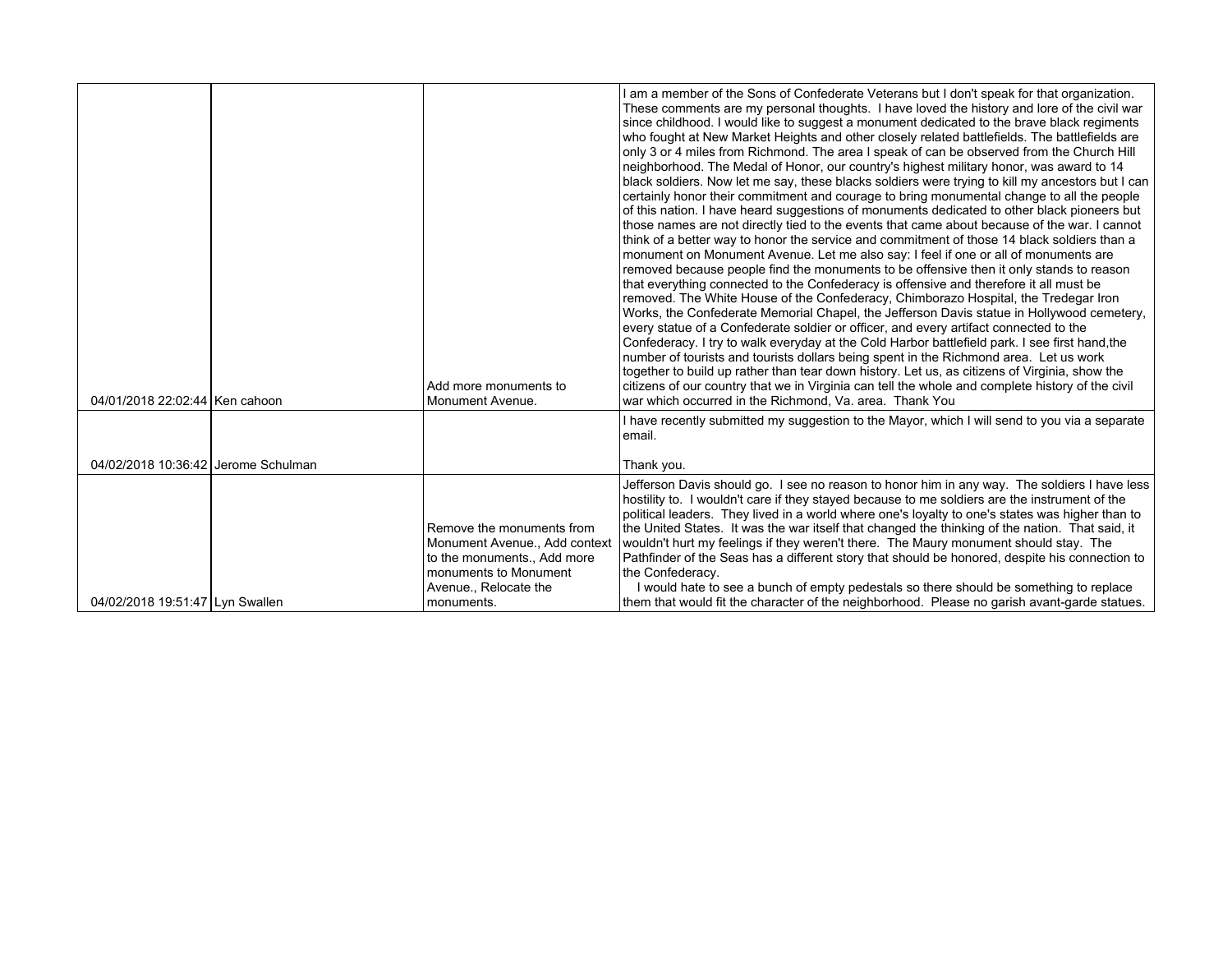|                                        |                                              |                                         | I moved to Richmond from Cleveland Ohio 20 years ago, and have lived on the 3200 block of<br>Monument Ave for about 10 years. The city has changed and improved over the past 20<br>years, black and white residents are learning to live with one another, and I am happy to call<br>it home. I agree that the civil war monuments should come down because they glorify men<br>who fought to preserve slavery, which was a wicked and inhumane institution. I hope that the<br>city replaces them with big, beautiful water fountains, which are used in old European cities<br>with great success as a community centers and gathering places. The statutes should then<br>be placed into the various civil war museums within and around the city. If no museum will<br>take them, then the city will have to build one.                                                                                                                                                                                                                                                                                                                                          |
|----------------------------------------|----------------------------------------------|-----------------------------------------|-----------------------------------------------------------------------------------------------------------------------------------------------------------------------------------------------------------------------------------------------------------------------------------------------------------------------------------------------------------------------------------------------------------------------------------------------------------------------------------------------------------------------------------------------------------------------------------------------------------------------------------------------------------------------------------------------------------------------------------------------------------------------------------------------------------------------------------------------------------------------------------------------------------------------------------------------------------------------------------------------------------------------------------------------------------------------------------------------------------------------------------------------------------------------|
|                                        |                                              |                                         | I realize that all this is an expensive proposition, and the city has many demands on its limited<br>resources. However, like building new schools, the city can do it one at a time. Develop the<br>plan, take the Jefferson Davis statue down first, replace it with a big fabulous fountain, and<br>show the city residents and the state that the city can implement the plan to address the<br>remaining statutes.                                                                                                                                                                                                                                                                                                                                                                                                                                                                                                                                                                                                                                                                                                                                               |
|                                        |                                              |                                         | Another idea that could be implemented with less cost is to take down the statute and the<br>plaques, leave the foundation and base, and build a stair step to the top of the base where<br>people could stand where the statute once was. This idea has been implemented in eastern<br>Europe, where countries and governments are grappling with what to do with the numerous<br>Lenin statutes installed by Communist governments.                                                                                                                                                                                                                                                                                                                                                                                                                                                                                                                                                                                                                                                                                                                                 |
| 04/02/2018 21:34:37 Michael Regulinski |                                              | Remove the monuments from<br>monuments. | I greatly appreciate the difficult position the city is in, and what a difficult job the Commission<br>Monument Avenue., Relocate the has. I pray that you have the courage to do the right thing in the face of opposition, and<br>recommend that the statutes be taken down with plans to replace them with water fountains.                                                                                                                                                                                                                                                                                                                                                                                                                                                                                                                                                                                                                                                                                                                                                                                                                                        |
|                                        |                                              |                                         | To the Commission,                                                                                                                                                                                                                                                                                                                                                                                                                                                                                                                                                                                                                                                                                                                                                                                                                                                                                                                                                                                                                                                                                                                                                    |
|                                        | 04/04/2018 8:53:07   Margaret McGuire Seiler | Add context to the monuments.           | I was born at St. Luke's Hospital in Richmond in 1958. My great-grandfather was Dr. Hunter<br>Holmes McGuire, the celebrated Civil War surgeon whose statue sits in front of the<br>Governor's mansion. His youngest daughter, Margaret, was my grandmother. My parents,<br>Peggy and Bob Seiler, were active members of the Richmond community for decades--in the<br>Episcopal church and in social service and civic organizations such as the Richmond chapter<br>of NAMI (National Alliance for the Mentally III). My father founded the Shepherd's Center of<br>Richmond and was a founder of Gateway Homes in Chesterfield. My mother was an<br>associate with McGuire Woods & Battle. While I don't live in Richmond, I consider it my<br>home. My message is this: the city should hire well-known African American artists like Kara<br>Walker, Glenn Ligon, and artists affiliated with VCU to make public art in response to the<br>monuments. Leave the statues in place but add to the landscape with vital, groundbreaking<br>art! Continue to grow Richmond's reputation as a historic city that is also a first-class art<br>destination. Thank you. |
| 04/04/2018 8:56:15 Meredith Haynes     |                                              | Leave the monuments as they<br>are.     | The monuments should be left where they are. If there is interest, will, and funding to<br>memorialize other parts and aspects of history, we should do so in other parts of the city.<br>Focus more on substance and less on symbolism. Make our schools better and our city<br>safer.                                                                                                                                                                                                                                                                                                                                                                                                                                                                                                                                                                                                                                                                                                                                                                                                                                                                               |
| 04/04/2018 9:02:28   May Jane Moffett  |                                              | Add context to the monuments.           | The Egyptians don't tear down the Pyramids, The Romans don't rear down the forum, The<br>Hebrews don't tear down the Temple Mount. The Russians don't tear down the Palaces of the<br>Csars.<br>Historical Monuments are reminders of the past, good or bad.<br>If we destroys all monuments of of the Confederacy it is conceivable that in time, people<br>could claim that the black race was never enslaved in America as there would be nothing to<br>prove it. Denial of an event is a sure sign of a psychological problem.<br>Remember and teach.                                                                                                                                                                                                                                                                                                                                                                                                                                                                                                                                                                                                             |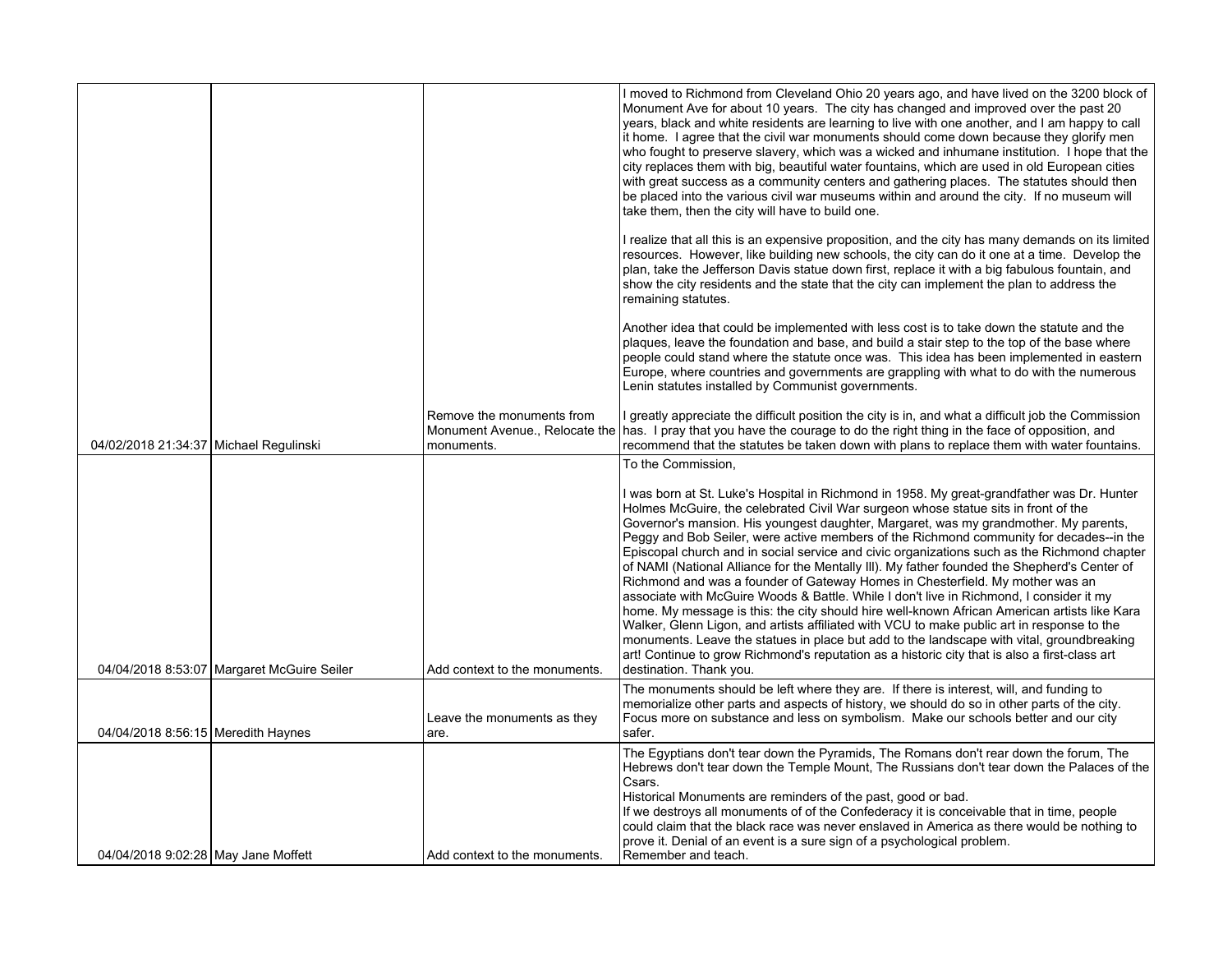|                                      | Leave the monuments as they                                                                                                   |                                                                                                                                                                                                                                                                                                                                                                                                                                                                                                                                                                                                                                                                                                                                                                                                                                                                                                                                                                                                                                                                                                 |
|--------------------------------------|-------------------------------------------------------------------------------------------------------------------------------|-------------------------------------------------------------------------------------------------------------------------------------------------------------------------------------------------------------------------------------------------------------------------------------------------------------------------------------------------------------------------------------------------------------------------------------------------------------------------------------------------------------------------------------------------------------------------------------------------------------------------------------------------------------------------------------------------------------------------------------------------------------------------------------------------------------------------------------------------------------------------------------------------------------------------------------------------------------------------------------------------------------------------------------------------------------------------------------------------|
| 04/04/2018 9:08:20 Matthew Haynes    | are.                                                                                                                          | The monuments need to be left alone. There is no need for alteration or modification.                                                                                                                                                                                                                                                                                                                                                                                                                                                                                                                                                                                                                                                                                                                                                                                                                                                                                                                                                                                                           |
| 04/04/2018 9:56:56 Brian Broadway    | Leave the monuments as they<br>are., Add context to the<br>monuments.                                                         | Momument Ave is a living breathing, outdoor museum Richmond is like London or Boston<br>with tons of outdoor sites and iconography Add context, make them a part of a "trail" or<br>guided walk through the city Our history is our history. Not great but its what we have. We<br>must avoid the "Procrustean Bed" approach<br>Thanks!                                                                                                                                                                                                                                                                                                                                                                                                                                                                                                                                                                                                                                                                                                                                                         |
| 04/04/2018 18:33:22 Adam Parsons     | Remove the monuments from<br>Monument Avenue., Relocate the<br>monuments.                                                     | Removal is the only ethical choice; relocation is a compromise for peace between groups.                                                                                                                                                                                                                                                                                                                                                                                                                                                                                                                                                                                                                                                                                                                                                                                                                                                                                                                                                                                                        |
| 04/05/2018 14:04:43 James Threatte   | Remove the monuments from<br>Monument Avenue., Relocate the<br>monuments.                                                     | The civil warm monuments should be relocated to a park or other venue where they can be<br>viewed in a museum-like setting intended to teach the complete and accurate history of the<br>Civil War. These individuals from the Confederate States were traitors to the United States of<br>America and should not be honored. The cause they fought for was despicable.                                                                                                                                                                                                                                                                                                                                                                                                                                                                                                                                                                                                                                                                                                                         |
| 04/06/2018 11:02:52 Marija Zimmerman | Remove the monuments from<br>Monument Avenue., Add context<br>to the monuments., Add more<br>monuments to Monument<br>Avenue. | Monument Avenue stretches for miles into Henrico County with ample opportunity, it would<br>seem, to provide space for additional monuments that do more than just glorify a 4 year<br>period of Richmond's history (+ Arthur Ashe). Given all the art and cultural resources and<br>talent in this region, and the rich history of our state and city to the larger tapestry of<br>American history and culture it would seem we could do much, much better. While I would<br>like to see the Civil War monuments removed, or contextualized, I understand this is not what<br>many in the community want. That said, the Jefferson Davis/Confederate state monument is<br>an atrocity. Davis was NOT a Virginian, unlike the other generals and Maury. He committed<br>high treason against the United States and is responsible as the President of the<br>Confederacy for atrocities against thousands of Americans both slave and non-slave. That we<br>honor him (read the text on the monument!!) with the largest and most garish monument on<br>the Avenue is absolutely unacceptable! |
| 04/09/2018 9:08:57 Keith Brooks      | Leave the monuments as they<br>are.                                                                                           | Leave the Monuments as they are.                                                                                                                                                                                                                                                                                                                                                                                                                                                                                                                                                                                                                                                                                                                                                                                                                                                                                                                                                                                                                                                                |
| 04/09/2018 10:09:11 Steven Hicks     | Add more monuments to<br>Monument Avenue., Relocate the<br>monuments.                                                         | I favor taking the Monuments down from their pedestals which would make them less a<br>source of worship, and placing them on the ground. As a teaching tool they should be put in<br>context with the role of African Americans in Richmond which could include statues that<br>depict race relations: one that commemorates the contributions of all African-American<br>soldiers from the Revolutionary war to the present, a statue of Oliver Hill, a statue depicting<br>slaves and former slaves, especially women, who spied on the Confederacy, and a statue of<br>former Governor Linwood Holton depicting the scene of him taking his daughter to an<br>integrated school facing another one of African American children attending previously all<br>white schools. This would be very expensive but the money could be raised from the<br>Richmond corporate community.                                                                                                                                                                                                             |
| 04/09/2018 19:38:26 Adam Gregory     | Leave the monuments as they<br>are.                                                                                           | The monuments constitute a critical component of Richmond's unique character. Given the<br>competition among localities along the East Coast corridor for population and capital, diluting<br>that character by changing the monuments stifle Richmond's chances of winning finite<br>resources and is, therefore, the wrong course of action for Richmond's future. Please<br>consider the big picture - a historic gem like Monument Ave., as it currently stands, is<br>absolutely irreplaceable and should not be disturbed. Thank you.                                                                                                                                                                                                                                                                                                                                                                                                                                                                                                                                                     |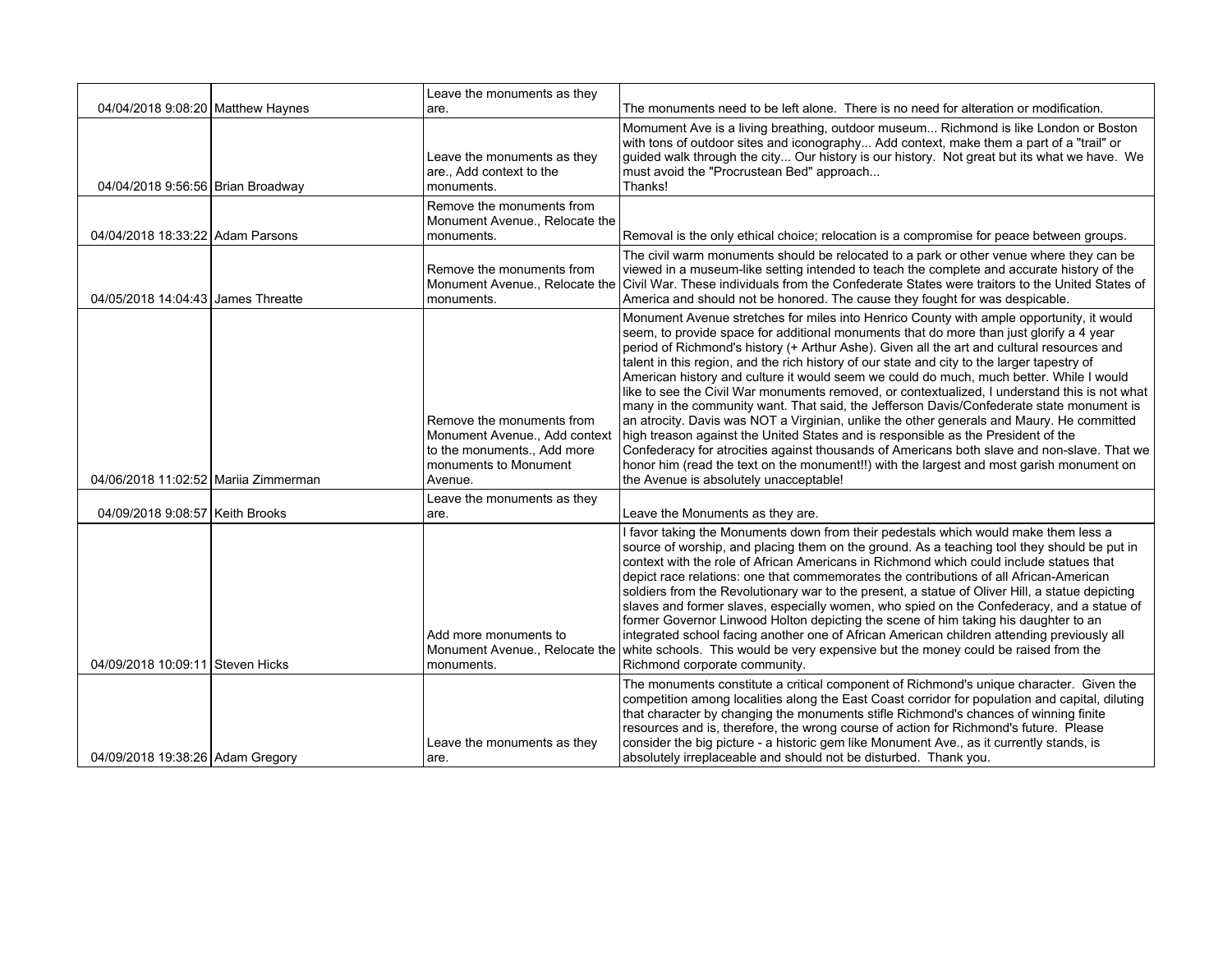| 04/10/2018 8:58:09 Margaret Seiler | Remove the monuments from<br>Monument Avenue. | I'm sorry to be writing to you again--I wrote to you just a few days ago saying I thought that, if<br>the city can get world class artists like Kara Walker and Glenn Ligon to add public art to<br>contextualize the monuments, then they should stay. I want to be clear: as a white<br>descendant of Stonewall Jackson's surgeon, Dr. Hunter Holmes McGuire, my opinion should<br>NOT trump the opinions of the African American community. After listening to the eloquent<br>demands of the Defenders for Freedom, I have changed my mind. Get the Confederate<br>community to pay to remove the statues and create a memorial park for them. Remove the<br>statues. Bring Richmond into the 21st century! Join with voices like Bryan Stevenson of the<br>Equal Justice Initiative in Montgomery and Rev. Barber of Repairers of the Breach. Thank<br>you. |
|------------------------------------|-----------------------------------------------|------------------------------------------------------------------------------------------------------------------------------------------------------------------------------------------------------------------------------------------------------------------------------------------------------------------------------------------------------------------------------------------------------------------------------------------------------------------------------------------------------------------------------------------------------------------------------------------------------------------------------------------------------------------------------------------------------------------------------------------------------------------------------------------------------------------------------------------------------------------|
|                                    |                                               | The Monuments should start at Shockoe bottom in a chronological way, with the history of the<br>  native Americans progressing to downtown with the revolutionary war (Washington at Capitol)                                                                                                                                                                                                                                                                                                                                                                                                                                                                                                                                                                                                                                                                    |
|                                    |                                               | Square) continuing with the SAD WAR and the courageous, however, slavery protector<br>generals that fought the civil sad war and then continuing on Monument Avenue with more                                                                                                                                                                                                                                                                                                                                                                                                                                                                                                                                                                                                                                                                                    |
|                                    |                                               | contemporary Richmond iconic figures. I would definitely move the Maggie Walker statue to<br>Monument Av. We should accept the offerings from the large corporations to pay for the new                                                                                                                                                                                                                                                                                                                                                                                                                                                                                                                                                                                                                                                                          |
|                                    |                                               | statues and crowdsource the reminder of the amount needed. I suggest making the state, the<br>city, and the surrounding counties impose a one-time "beautification" tax to further contribute                                                                                                                                                                                                                                                                                                                                                                                                                                                                                                                                                                                                                                                                    |
|                                    |                                               | to the project, that could be on a sliding scale related to income. I will invite the old families<br>that were slave owners to contribute a "clean conscience" monetary contribution if they wish                                                                                                                                                                                                                                                                                                                                                                                                                                                                                                                                                                                                                                                               |
|                                    |                                               | (do these people exist? or if the war wasn't lost they would still have slaves, I wonder?) and<br>use local artists that can be commisioned the artwork. The sculpture department at VCU is<br>one of the best in the country. I would involve them as well. I would extend the                                                                                                                                                                                                                                                                                                                                                                                                                                                                                                                                                                                  |
|                                    |                                               | sculptures/monuments to Boulevard Avenue, both going towards the river in the Museum<br>area and going north in Scotts Addition. We need to embark on a project that will make all the                                                                                                                                                                                                                                                                                                                                                                                                                                                                                                                                                                                                                                                                           |
|                                    |                                               | old Richmond tour books obsolete and that will generate a trendy set of visitors that will bring<br>tourism income to our "town". Time to grow up guys. We need to think big. Let's not destroy                                                                                                                                                                                                                                                                                                                                                                                                                                                                                                                                                                                                                                                                  |
|                                    |                                               | the monuments form the sad war, let's make them a spec of sand that disappears in the midst<br>of other better, more current and more relevant works of art. Let's engage the community, the                                                                                                                                                                                                                                                                                                                                                                                                                                                                                                                                                                                                                                                                     |
| 04/11/2018 12:21:31 Gladys BRENNER | Add more monuments to<br>Monument Avenue.     | local artists, the students, the Richmond old money, the corporations and every single<br>individual to make Richmond a better place.                                                                                                                                                                                                                                                                                                                                                                                                                                                                                                                                                                                                                                                                                                                            |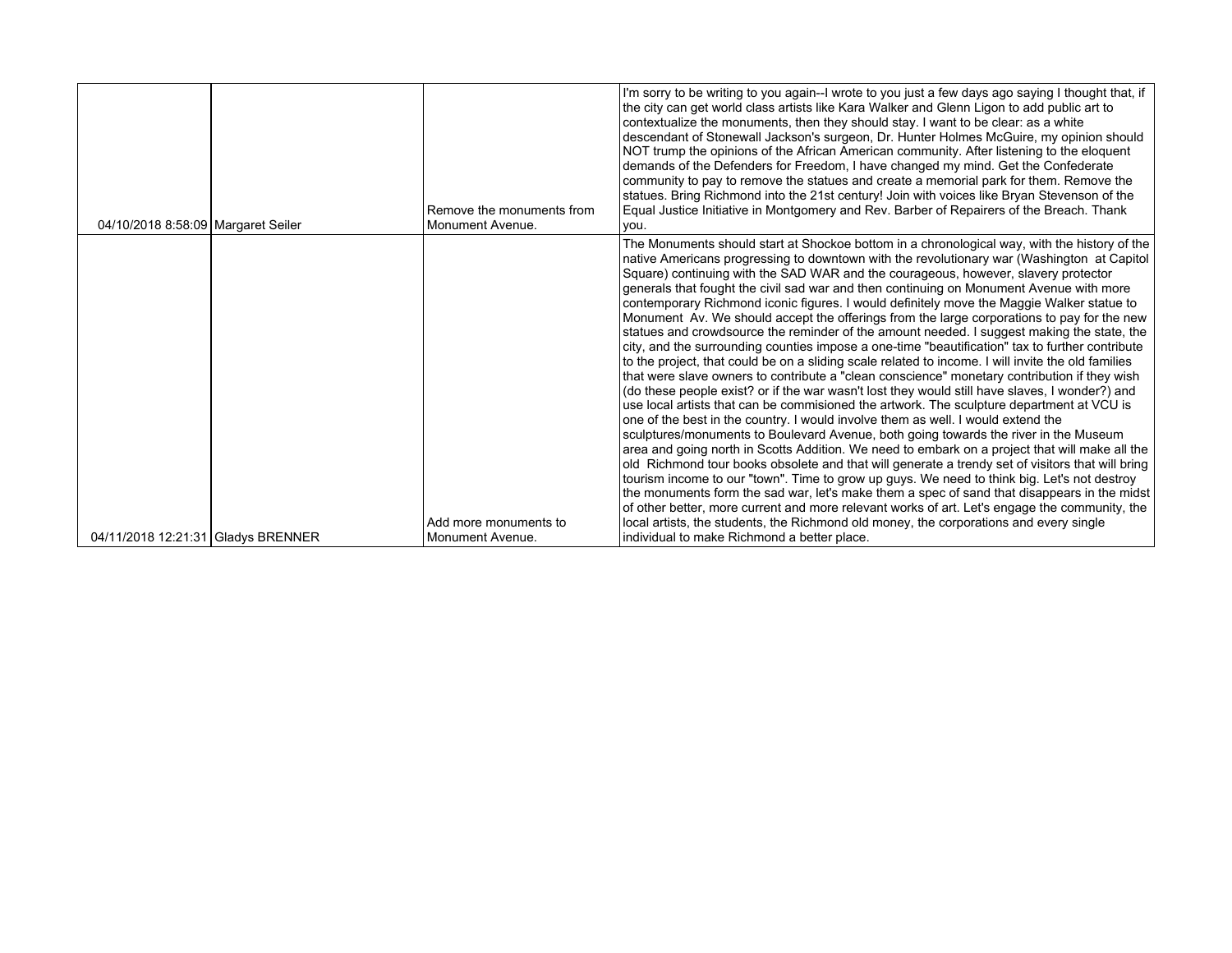|                                    | Leave the monuments as they<br>are., Remove the monuments<br>from Monument Avenue., Add<br>context to the monuments., Add<br>more monuments to Monument<br>Avenue., Relocate the | For perspective, know that I am a Richmond native. Ancestors on both sides of my family<br>arrived in Virginia in the 17th Century. I am eligible for membership in both the SAR and the<br>SCV, but I've never joined either. That said, we should give much weight to the informed<br>feelings of African-Americans insomuch as their feelings have been disregarded for much of<br>the history of the monuments. I emphasize the word "informed" because those who call for all<br>the monuments to be treated in the same way are not informed. The subjects of the<br>monuments are not equally worthy of honor (or disdain).<br>At one extreme is the Davis monument; at the other, the Maury (no need to include Ashe<br>here). Davis was not a Virginian, and his only noteworthy connection to Richmond or Virginia<br>was as the Confederate president. His statue should be removed to the White House of the<br>Confederacy or to the American Civil War Museum at Tredegar; the figure of Vindicatrix<br>should similarly be removed. That monument should be redesigned, perhaps featuring<br>statues of prominent African-Americans or persons of color; one option might be to invite<br>contributions of figures from each of the 13 states represented on the arc of columns in the<br>monument—much as each state has contributed figures to Statuary Hall at the U.S. Capitol.<br>A civil rights or peace-making theme might be suggested to guide selection. As for Maury, he<br>earned the honor of a monument for his contributions to mankind before the war ever took<br>place; his actions during the war do not disqualify him from such honor. Leave his monument<br>alone.<br>Turning to Jackson and Stuart, they are not of particular historical noteworthiness aside<br>from their service in the Civil War, so their monuments, for all the emotional connection there<br>may be to them, should be dismantled and the statues removed to Tredegar, the Virginia<br>Museum of History & Culture, or (perhaps best) a battlefield where they served with<br>distinction. If such an option is taken, replacement monuments should be erected in both<br>locations with different themes, such as more recent military heroes from Virginia (e.g.,<br>Chesty Puller), inventors, educators, authors, musicians, explorers, etc. Alternatively, if these<br>monuments are left in place, they should be contextualized. To the extent A.P. Hill's<br>monument is within your purview, treat it as you do Jackson's and Stuart's.<br>Lastly, the Lee monument should remain in place and be heavily contextualized to teach<br>lessons about the man and his family, about how Lee represented the conflict many felt<br>between their loyalties to Virginia and to the Union, and about the origins of Monument<br>Avenue and the controversial period (i.e., post-Reconstruction and rise of Jim Crow) in which<br>the monument was erected. As much as Lee is venerated by patrons of the "Lost Cause" and<br>a lightning rod to advocates for civil rights and abolition of all symbols of oppression, past and<br>present, his monument represents a significant part of the story of Virginia, of Richmond, and<br>of the avenue itself. It needs to stay. From a political perspective, leaving the Lee monument<br>for now would be a wise concession to the many persons who, far from glorifying the<br>Confederacy, simply don't want all their familiar Richmond features upturned all at once.<br>Furthermore, those who advocate for equal justice would be prudent not to expend all their<br>political capital on symbols when there are so many more substantive issues that need<br>attention and for which they will need the support of the moderates (jobs, transportation, |
|------------------------------------|----------------------------------------------------------------------------------------------------------------------------------------------------------------------------------|-------------------------------------------------------------------------------------------------------------------------------------------------------------------------------------------------------------------------------------------------------------------------------------------------------------------------------------------------------------------------------------------------------------------------------------------------------------------------------------------------------------------------------------------------------------------------------------------------------------------------------------------------------------------------------------------------------------------------------------------------------------------------------------------------------------------------------------------------------------------------------------------------------------------------------------------------------------------------------------------------------------------------------------------------------------------------------------------------------------------------------------------------------------------------------------------------------------------------------------------------------------------------------------------------------------------------------------------------------------------------------------------------------------------------------------------------------------------------------------------------------------------------------------------------------------------------------------------------------------------------------------------------------------------------------------------------------------------------------------------------------------------------------------------------------------------------------------------------------------------------------------------------------------------------------------------------------------------------------------------------------------------------------------------------------------------------------------------------------------------------------------------------------------------------------------------------------------------------------------------------------------------------------------------------------------------------------------------------------------------------------------------------------------------------------------------------------------------------------------------------------------------------------------------------------------------------------------------------------------------------------------------------------------------------------------------------------------------------------------------------------------------------------------------------------------------------------------------------------------------------------------------------------------------------------------------------------------------------------------------------------------------------------------------------------------------------------------------------------------------------------------------------------------------------------------------------------------------------------------------------------------------------------------------------------------------------------------------------------------------------------------------------------------------------------------------------------------------------------------------------------------------------------------------------------------------------------------------------------------------------------------------------------------------------------------------------------------------------------------------------------------------------------------------------------------------------------|
| 04/11/2018 21:30:19 Kenneth Pankey | monuments.                                                                                                                                                                       | housing, schools, criminal justice reform, etc.). Don't alienate them unnecessarily.                                                                                                                                                                                                                                                                                                                                                                                                                                                                                                                                                                                                                                                                                                                                                                                                                                                                                                                                                                                                                                                                                                                                                                                                                                                                                                                                                                                                                                                                                                                                                                                                                                                                                                                                                                                                                                                                                                                                                                                                                                                                                                                                                                                                                                                                                                                                                                                                                                                                                                                                                                                                                                                                                                                                                                                                                                                                                                                                                                                                                                                                                                                                                                                                                                                                                                                                                                                                                                                                                                                                                                                                                                                                                                                                          |
| 04/15/2018 16:01:38 Alyssa Murray  | Remove the monuments from<br>Monument Avenue., Add more<br>monuments to Monument<br>Avenue., Relocate the<br>monuments.                                                          | I would like to see the monuments removed from Monument Avenue. Their removal would<br>not erase history but rather would send a message that their ideas, values and practices<br>around race are not what we ascribe to today. As we continue to work toward equity, how can<br>we do it in the shadow of these men?                                                                                                                                                                                                                                                                                                                                                                                                                                                                                                                                                                                                                                                                                                                                                                                                                                                                                                                                                                                                                                                                                                                                                                                                                                                                                                                                                                                                                                                                                                                                                                                                                                                                                                                                                                                                                                                                                                                                                                                                                                                                                                                                                                                                                                                                                                                                                                                                                                                                                                                                                                                                                                                                                                                                                                                                                                                                                                                                                                                                                                                                                                                                                                                                                                                                                                                                                                                                                                                                                                        |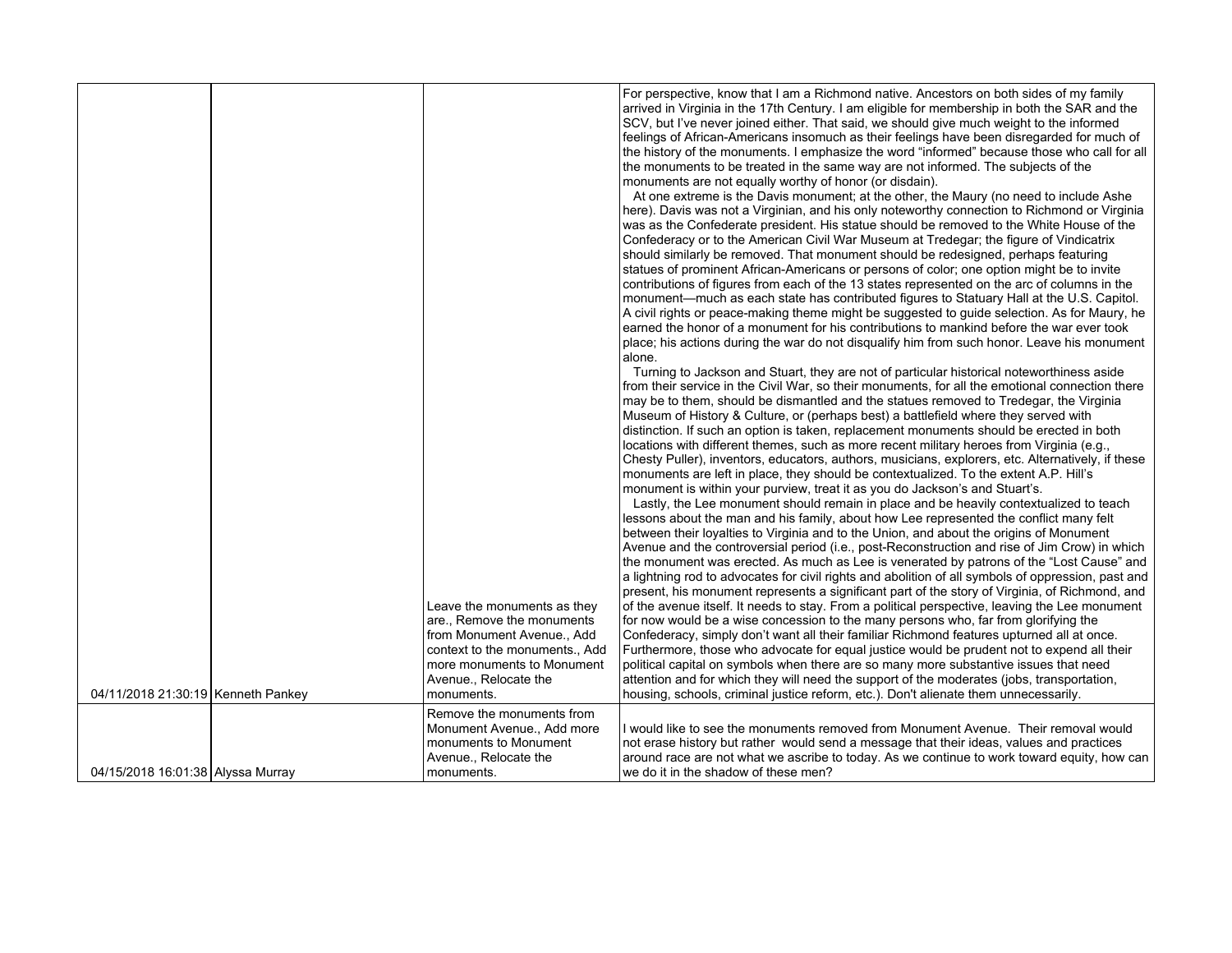| 04/17/2018 7:19:15 hale james     | Add more monuments to<br>Monument Avenue.                                                                               | The Civil War did not end because of the fall of Vicksburg, the Confederate losses at<br>Gettysburg, or the fall of Atlanta. Richmond had to be taken. When Richmond fell it received<br>some noted visitors, President Lincoln is already represented at Tredegar Iron Works. U.S.<br>Grant and ^Uncle Billy^ Sherman also visited.<br>I, as a former Yankee, believe that if we explained to some of those Yankee cities, our<br>present difficulties. They might send one of their Grant and Sherman monuments. Just tell<br>them that Grant and Sherman are needed to straighten things out in Richmond                                                                                                                                                                                                                                                                                                                              |
|-----------------------------------|-------------------------------------------------------------------------------------------------------------------------|------------------------------------------------------------------------------------------------------------------------------------------------------------------------------------------------------------------------------------------------------------------------------------------------------------------------------------------------------------------------------------------------------------------------------------------------------------------------------------------------------------------------------------------------------------------------------------------------------------------------------------------------------------------------------------------------------------------------------------------------------------------------------------------------------------------------------------------------------------------------------------------------------------------------------------------|
| 04/17/2018 15:26:55 Brian Thomson | Add context to the monuments.,<br>Add more monuments to<br>Monument Avenue.                                             | Monument Avenue and its monuments are an integral part of one of the most interesting<br>architectural and historic boulevards in our nation. Removing all or the majority of them just<br>feels overly short-sighted and destructive. However, the current national dialogue about why<br>they are there how they got there and what purpose they have today has merit and<br>needs to be addressed. Adding context is fine beginning. The addition of other notable men<br>and women in Richmond's and Virginia's history is constructive. The addition of a slave<br>museum is meaningful and overdue acknowledgement of our ugly past and evolution. In that<br>Jefferson Davis was not a Virginian, if any statue were to be removed, this would be my<br>choice and use that space to something new and healing.                                                                                                                   |
|                                   |                                                                                                                         | Briefly, I think the statues (or at least most of them) need to be moved to a museum setting. I<br>personally think the Civil War Museum is the perfect place, but I would favor moving them to<br>a place where people can choose to see them if they want.<br>My main suggestion, however, is in marketing/selling the change. I think if the focus is<br>entirely on the "loss" of the statues, human nature will make people feel like something bad is<br>happening. I think the focus should be on describing a future for Monument Ave. Monument<br>Avenue should continue to be a street displaying Richmond's history, but the focus should be<br>on our entire historynot just the southern view of the Civil War. The commission should<br>consider proposing an alternative Monument avenue with statues commemorating key points<br>throughout Richmond's history. I am not a history expert, but I assume a longer view of |
|                                   | Remove the monuments from                                                                                               | Richmond historical significance would include pre-revolution history, Revolutionary war<br>history (Patrick Henry's speech?), Famous Richmonders (John Marshall), etc.<br>In that context I think it might make sense to leave one statue (possible Robert E Lee)<br>commemorating the role Richmond played in the Civil War, but there should also be a slave<br>trade statue for the same time period.<br>I believe that if you get Richmond focused on the possibility of new statues that do a better<br>job of selling/displaying our past you will get people focused on what could be vs. what was<br>lost which seems like an approach that usually works well with most people.                                                                                                                                                                                                                                                |
| 04/17/2018 19:11:55 Joe Kunkel    | Monument Avenue., Add more<br>monuments to Monument<br>Avenue., Relocate the<br>monuments.                              | If it is an issue I think it would not be difficult to find corporate/individual donors to pay for the<br>changes. Most corporations headquartered in Richmond would love to see the monuments<br>replacedit creates an image problem for recruiting new employees.                                                                                                                                                                                                                                                                                                                                                                                                                                                                                                                                                                                                                                                                      |
|                                   |                                                                                                                         | Thank you for adding these checkboxes! I am not sure if the comments I submitted last fall<br>were recorded, so I am submitting them again.                                                                                                                                                                                                                                                                                                                                                                                                                                                                                                                                                                                                                                                                                                                                                                                              |
| 04/23/2018 16:36:36 Erin White    | Remove the monuments from<br>Monument Avenue., Add more<br>monuments to Monument<br>Avenue., Relocate the<br>monuments. | Please take down these statues. They don't represent this city and are only dividing us. The<br>men they represent advocated for an economic and social system that relied on enslavement<br>of black folks. This city needs public art that uplifts everyone and reminds us of who and what<br>we can be. We have a world-class sculpture program at VCU that can find new ways to make<br>Monument Avenue a tourism-worthy place. Please take the confederates down. We're tired.                                                                                                                                                                                                                                                                                                                                                                                                                                                      |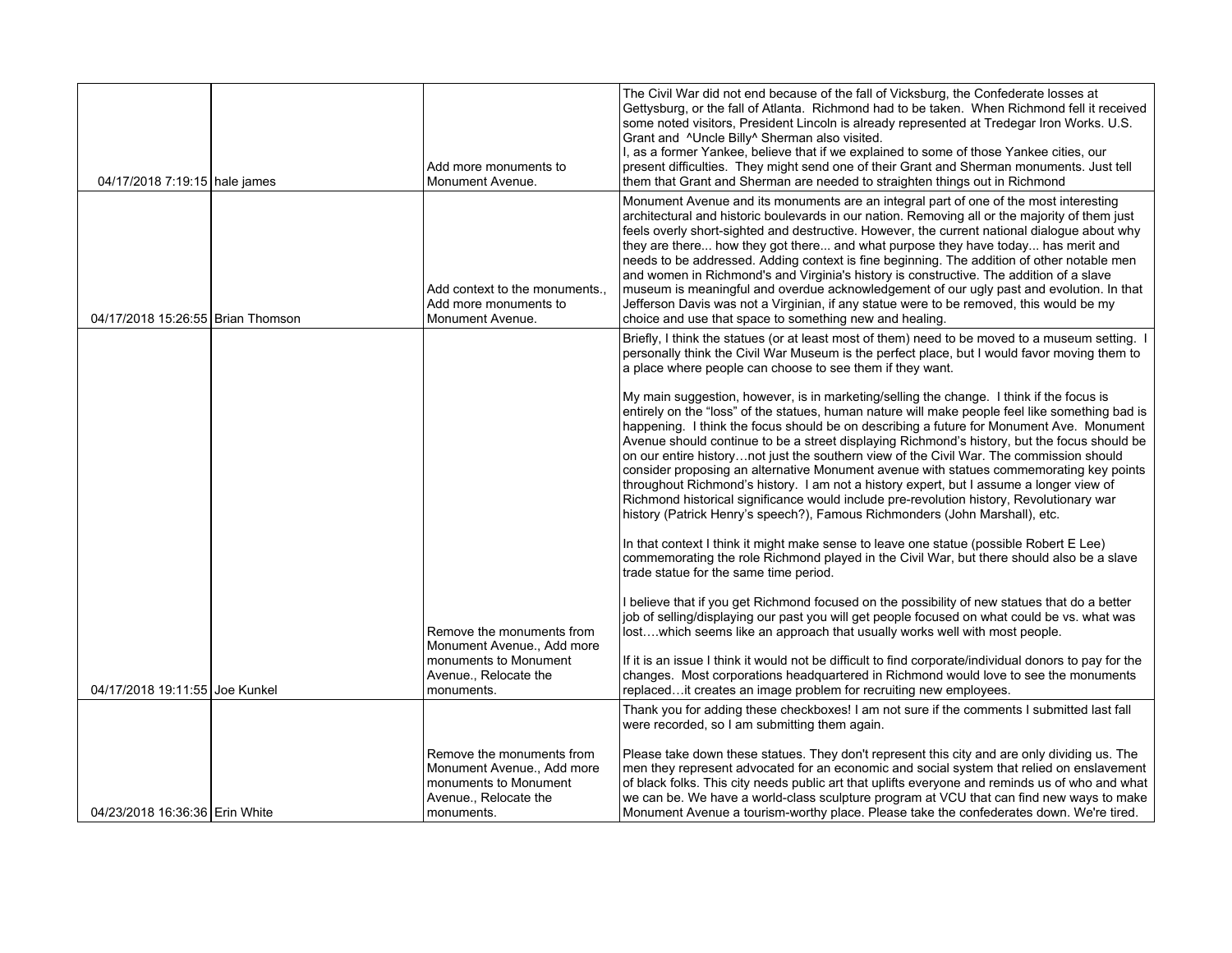|                                   | Remove the monuments from                     | My suggestion is replace the emblems of repression on Monument Ave. with gardens - that<br>maintains the formal integrity and property values of those homes and that beautiful<br>thoroughfare without the desecration of celebrating slavery with monuments to these                                                                                                                                                                                                                                                                                                                                                                                                                                                                                                                                                                                                                                                                                                                                                                                                                                                                                                                                                                                                                                                                                                                                                                                                                                                                                                                                                                                                                                                                                                                                                                                                                                                                                                                                                                                                                                                                                                                                                                                                                                                                                                                                                                                                                                                                                                                                                                                                                                                                                                                                                                                                                                                                                                                                                                                                                                                                                                                                                                                                                                                                                                                                                                                                                                                                                                                                          |
|-----------------------------------|-----------------------------------------------|-----------------------------------------------------------------------------------------------------------------------------------------------------------------------------------------------------------------------------------------------------------------------------------------------------------------------------------------------------------------------------------------------------------------------------------------------------------------------------------------------------------------------------------------------------------------------------------------------------------------------------------------------------------------------------------------------------------------------------------------------------------------------------------------------------------------------------------------------------------------------------------------------------------------------------------------------------------------------------------------------------------------------------------------------------------------------------------------------------------------------------------------------------------------------------------------------------------------------------------------------------------------------------------------------------------------------------------------------------------------------------------------------------------------------------------------------------------------------------------------------------------------------------------------------------------------------------------------------------------------------------------------------------------------------------------------------------------------------------------------------------------------------------------------------------------------------------------------------------------------------------------------------------------------------------------------------------------------------------------------------------------------------------------------------------------------------------------------------------------------------------------------------------------------------------------------------------------------------------------------------------------------------------------------------------------------------------------------------------------------------------------------------------------------------------------------------------------------------------------------------------------------------------------------------------------------------------------------------------------------------------------------------------------------------------------------------------------------------------------------------------------------------------------------------------------------------------------------------------------------------------------------------------------------------------------------------------------------------------------------------------------------------------------------------------------------------------------------------------------------------------------------------------------------------------------------------------------------------------------------------------------------------------------------------------------------------------------------------------------------------------------------------------------------------------------------------------------------------------------------------------------------------------------------------------------------------------------------------------------------|
|                                   |                                               |                                                                                                                                                                                                                                                                                                                                                                                                                                                                                                                                                                                                                                                                                                                                                                                                                                                                                                                                                                                                                                                                                                                                                                                                                                                                                                                                                                                                                                                                                                                                                                                                                                                                                                                                                                                                                                                                                                                                                                                                                                                                                                                                                                                                                                                                                                                                                                                                                                                                                                                                                                                                                                                                                                                                                                                                                                                                                                                                                                                                                                                                                                                                                                                                                                                                                                                                                                                                                                                                                                                                                                                                                 |
| 04/27/2018 10:42:16 Aimee Joyaux  | Monument Avenue.                              | perpetrators.<br>It's time for those Confederate statues on Monument Avenue to come down off their<br>pedestals. I grew up in the Richmond area, and have lived in the City since 1972. We first<br>lived in Lakeside, which was a white blue-collar neighborhood, and later moved to the west<br>end. Once I was on my own, I moved into the City of Richmond. I am a white woman of<br>modest income. I can remember a time back in the 1950s when I was downtown with my<br>mother. It was before I could read. I went to use a water fountain, and my mother told me I<br>could not use that one; it was for 'colored people'. As a child who wanted to always know<br>why, I asked her "why not?" She gave me a very stern look and said, "we are not going to<br>talk about that." This was part of the white culture of that time, and has remained a strong<br>behavior system even to today. We are only beginning to 'talk about that.' When you<br>consider the false narrative of the "Lost Cause" which was widely used in textbooks, as well<br>as books and newspaper articles, etc, even now that people are talking, they often have a<br>very distorted view of history, especially as it related to Black people and white people. For<br>example, I still hear white people say that African-Americans were better off under slavery<br>that they would have been in Africa. Most white people do not give much thought to those<br>Confederate statues on Monument. They are unlikely to realize how harmful and painful they<br>are to people of color, and how they also harm white people by continuing to encourage a<br>false narrative and an avoidance of responsibility for what happened on the past – slavery,<br>jim crow, many inequities that continue to the present day. Most of these statues were put up<br>as Reconstruction was ending. They were one of the ways that the old white power structure<br>used to reassert their power and control - white supremacy, based on structural racism such<br>as denying the vote through poll taxes and literacy tests, mandating segregation even on<br>public transport (streetcars), and so forth.<br>WHITES ONLY! That is the visual message of the Confederate statues on Monument<br>Avenue in Richmond. Maybe some of my white friends and acquaintances – who are so<br>upset about even discussing moving some or all of these statues - were not living here in the<br>1950s, as I was. Those WHITES ONLY signs are something I will never forget. Would those<br>people concerned about 'removing history' argue that we should have kept those signs<br>around – with historic interpretation – in the public spaces where they were posted? I would<br>hope not. They belong in a museum or academic setting and in photographs and books<br>where it is clear that they no longer apply. These statues were revisionist history - visual<br>propaganda erected as Reconstruction was ending. They say that the white power structure<br>may have lost the war, but they are back in charge. They are literally structural racism,<br>expressing veneration and glorification of these men who fought for the state's rights of<br>keeping legally sanctioned slavery. I would like to see them removed to a more appropriate<br>museum setting. They express an unwelcoming message to many Richmonders, as well as<br>those who visit here. There is no way that historic interpretation could be added in a way that<br>balances these huge statues. Jumbotrons would be needed at the very least. Additional |
|                                   |                                               | statues also would not tone down the impact of these monuments. It would be fine to replace<br>them with other statues. I am ashamed to live in a city that still proudly projects this WHITES                                                                                                                                                                                                                                                                                                                                                                                                                                                                                                                                                                                                                                                                                                                                                                                                                                                                                                                                                                                                                                                                                                                                                                                                                                                                                                                                                                                                                                                                                                                                                                                                                                                                                                                                                                                                                                                                                                                                                                                                                                                                                                                                                                                                                                                                                                                                                                                                                                                                                                                                                                                                                                                                                                                                                                                                                                                                                                                                                                                                                                                                                                                                                                                                                                                                                                                                                                                                                  |
|                                   |                                               | ONLY message in a very prominent public space.<br>Please do not make a recommendation based on legalities or cost. There is more than one                                                                                                                                                                                                                                                                                                                                                                                                                                                                                                                                                                                                                                                                                                                                                                                                                                                                                                                                                                                                                                                                                                                                                                                                                                                                                                                                                                                                                                                                                                                                                                                                                                                                                                                                                                                                                                                                                                                                                                                                                                                                                                                                                                                                                                                                                                                                                                                                                                                                                                                                                                                                                                                                                                                                                                                                                                                                                                                                                                                                                                                                                                                                                                                                                                                                                                                                                                                                                                                                       |
|                                   |                                               | interpretation of those laws, and laws can be changed. We do not need to decide whether                                                                                                                                                                                                                                                                                                                                                                                                                                                                                                                                                                                                                                                                                                                                                                                                                                                                                                                                                                                                                                                                                                                                                                                                                                                                                                                                                                                                                                                                                                                                                                                                                                                                                                                                                                                                                                                                                                                                                                                                                                                                                                                                                                                                                                                                                                                                                                                                                                                                                                                                                                                                                                                                                                                                                                                                                                                                                                                                                                                                                                                                                                                                                                                                                                                                                                                                                                                                                                                                                                                         |
|                                   |                                               | that is likely or not. If the statues are truly historically or artistically significant, someone will                                                                                                                                                                                                                                                                                                                                                                                                                                                                                                                                                                                                                                                                                                                                                                                                                                                                                                                                                                                                                                                                                                                                                                                                                                                                                                                                                                                                                                                                                                                                                                                                                                                                                                                                                                                                                                                                                                                                                                                                                                                                                                                                                                                                                                                                                                                                                                                                                                                                                                                                                                                                                                                                                                                                                                                                                                                                                                                                                                                                                                                                                                                                                                                                                                                                                                                                                                                                                                                                                                          |
|                                   |                                               | be willing to pay to move them to a more appropriate site, which is not part of Richmond's                                                                                                                                                                                                                                                                                                                                                                                                                                                                                                                                                                                                                                                                                                                                                                                                                                                                                                                                                                                                                                                                                                                                                                                                                                                                                                                                                                                                                                                                                                                                                                                                                                                                                                                                                                                                                                                                                                                                                                                                                                                                                                                                                                                                                                                                                                                                                                                                                                                                                                                                                                                                                                                                                                                                                                                                                                                                                                                                                                                                                                                                                                                                                                                                                                                                                                                                                                                                                                                                                                                      |
| 04/28/2018 14:50:09 Beth Marschak | Remove the monuments from<br>Monument Avenue. | public space. In many ways, this is an ethical and moral question. Leaving those statues on<br>Monument Avenue is wrong.                                                                                                                                                                                                                                                                                                                                                                                                                                                                                                                                                                                                                                                                                                                                                                                                                                                                                                                                                                                                                                                                                                                                                                                                                                                                                                                                                                                                                                                                                                                                                                                                                                                                                                                                                                                                                                                                                                                                                                                                                                                                                                                                                                                                                                                                                                                                                                                                                                                                                                                                                                                                                                                                                                                                                                                                                                                                                                                                                                                                                                                                                                                                                                                                                                                                                                                                                                                                                                                                                        |